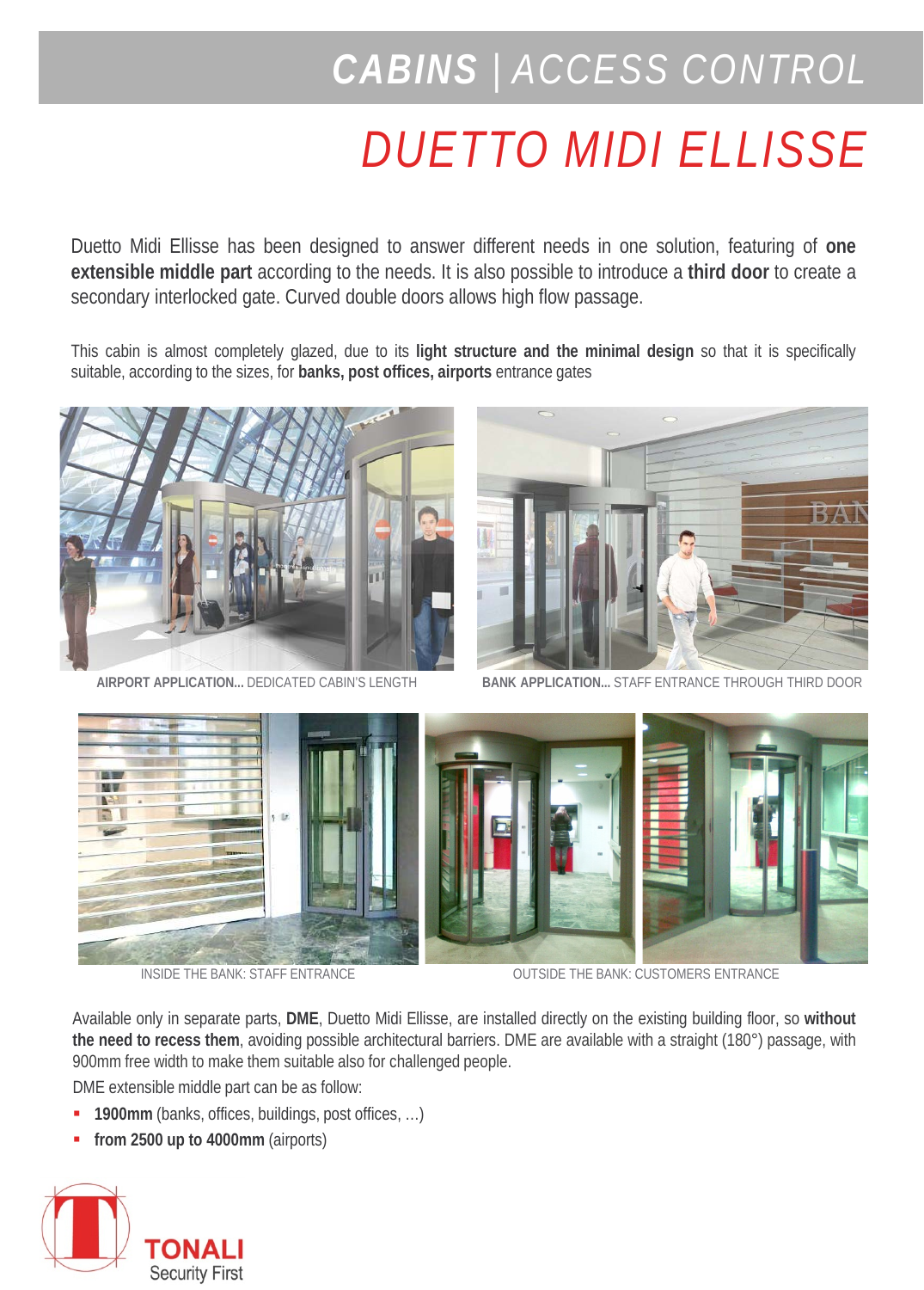**Side additional door is dedicated for employees access control**, while double interlocked sliding doors manage clients passage.



**ONE WAY CORRIDORS WITH INTERLOCKED DOORS** (L from 2500 up to 4000 mm)

Specifically suitable for airports areas, they grant an **higher security in comparison with usual one way corridors**.

- After a group of people passage is completed, if this function is activated at the console, while the cabin is empty with both doors closed (roughly 2 seconds), the system checks possible left objects inside (on sides, on the floor, on the ceiling). In case no left object is detected, the cabin is again available for another passage.
- 900mm free width allows passage also of people with hand luggage (bags, trolleys) and of challenged people.



**TONALI: CABINS** | ACCESS CONTROL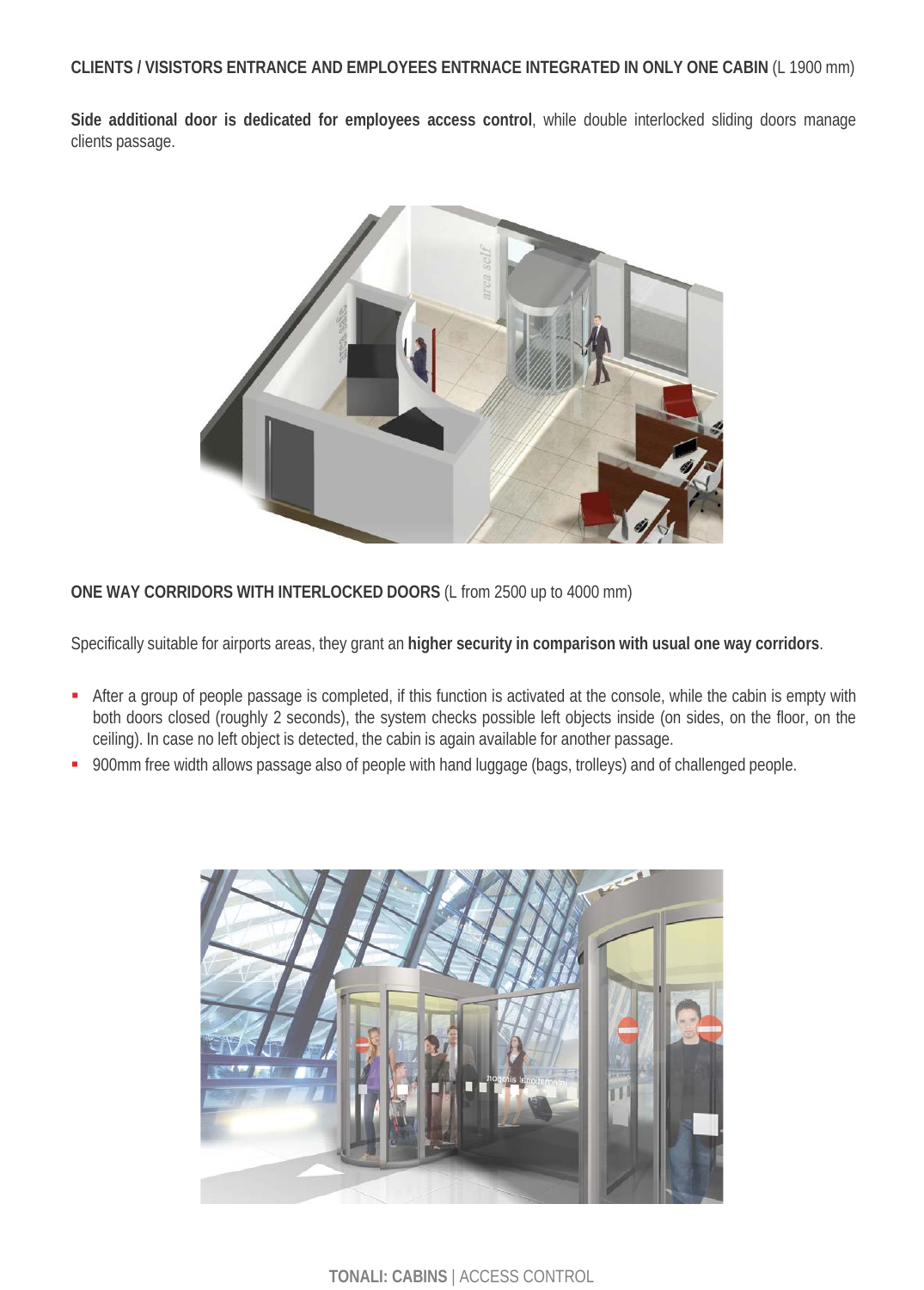#### CONFIGURATION WITH ADDITIONAL DOOR FOR STAFF

#### EXTENDED CONFIGURATION FOR AIRPORTS ONE WAY CORRIDORS APPLICATIONS